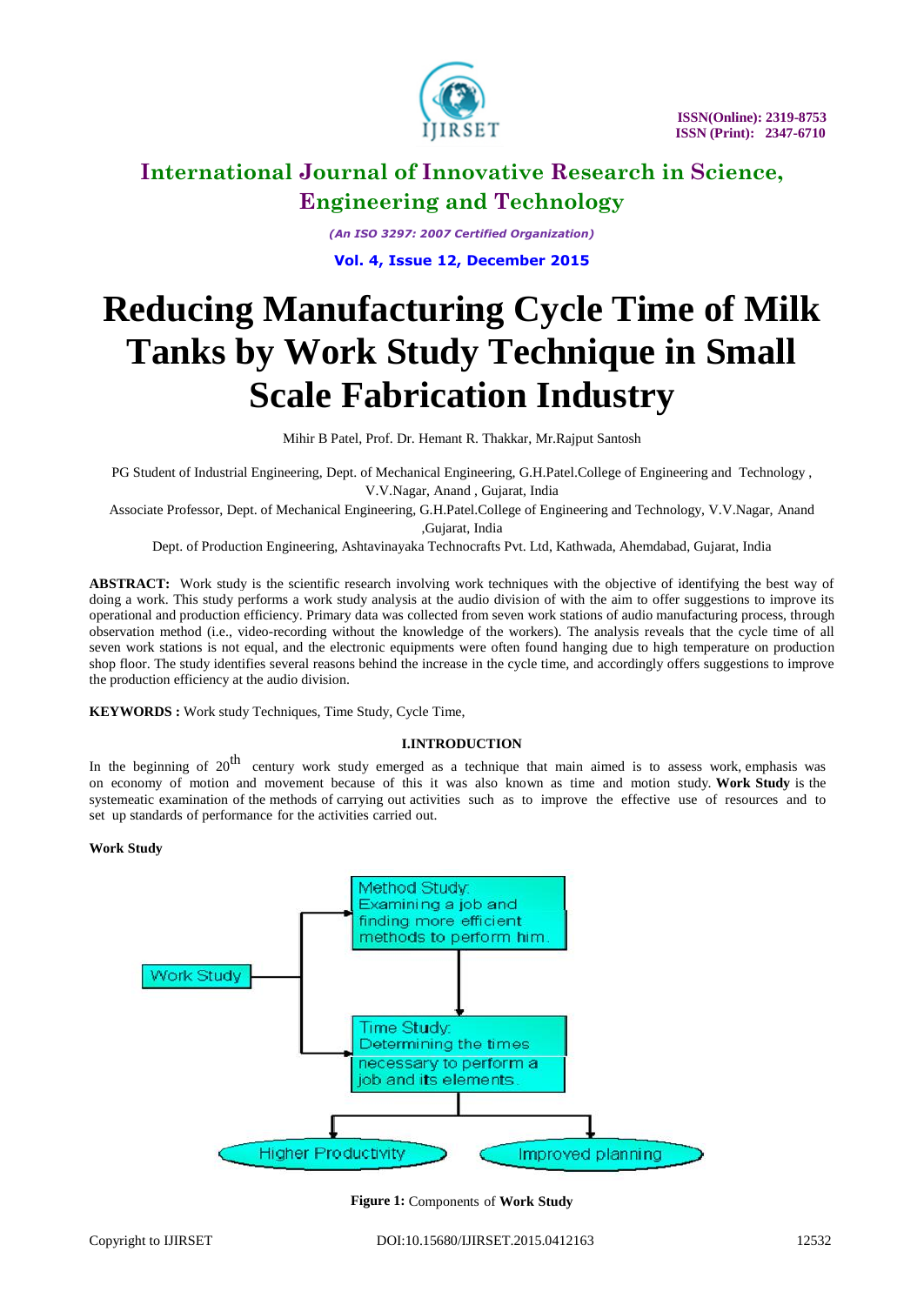

*(An ISO 3297: 2007 Certified Organization)*

### **Vol. 4, Issue 12, December 2015**

Another definition of Work Study could be: A generic term for those techniques, particularly method study and work measurement, which are used in the examination of human work in all its contexts, and which lead systematically to to the investigation of all the factors which affect the efficiency and economy of the situation being reviewed, in order to effect improvement'.

This has to do with Productivity Improvement, but also improvement of Quality and Safety.

### **II.METHOD STUDY**

This has been defined as:

"The systematic recording and critical examination of existing and proposed ways of doing work, as a means of developing and applying easier and more effective methods and costs".

The objectives are:

- The elimination of unnecessary movements.
- The arrangement of the sequence of motions in their most efficient order.

Method study can be usefully applied in planning layouts, for example, kitchen, restaurant, bar, etc., and also in organising work procedures, for example the method of cleaning a room, preparing dishes, etc.

There are six basic steps in a method study investigation, which will be discussed-below:

#### **Select the job to be studied (identify the problem).**

There are three factors which are involved here, economic, technical and human.

**The first factor** is concerned with finance, as Work Study is an expensive and time consuming activity, the gains which are realised may not necessarily exceed the costs of the study. This, will of course, depend on whether the savings are monetary instead of improved conditions or improved morale, and whether the investigation is a long term project.

**The second factor** is concerned with products or processes and whether, technically, there are reasons why a job has to be done in a particular way.

**The Third Factor** Is Probably The Most Critical.. There May Be Reaction From The Workforce Whatever The Merits Of The Investigation. The Timing Is Crucial. An Investigation Should Not Be Started At A Time Of Unrest, End It Is Necessary To Avoid Building Up Resistance Or Else The Study Will Be Sabotaged.

### **METHOD STUDY TECHNIQUE**



**Figure 2 : Method Study Technique**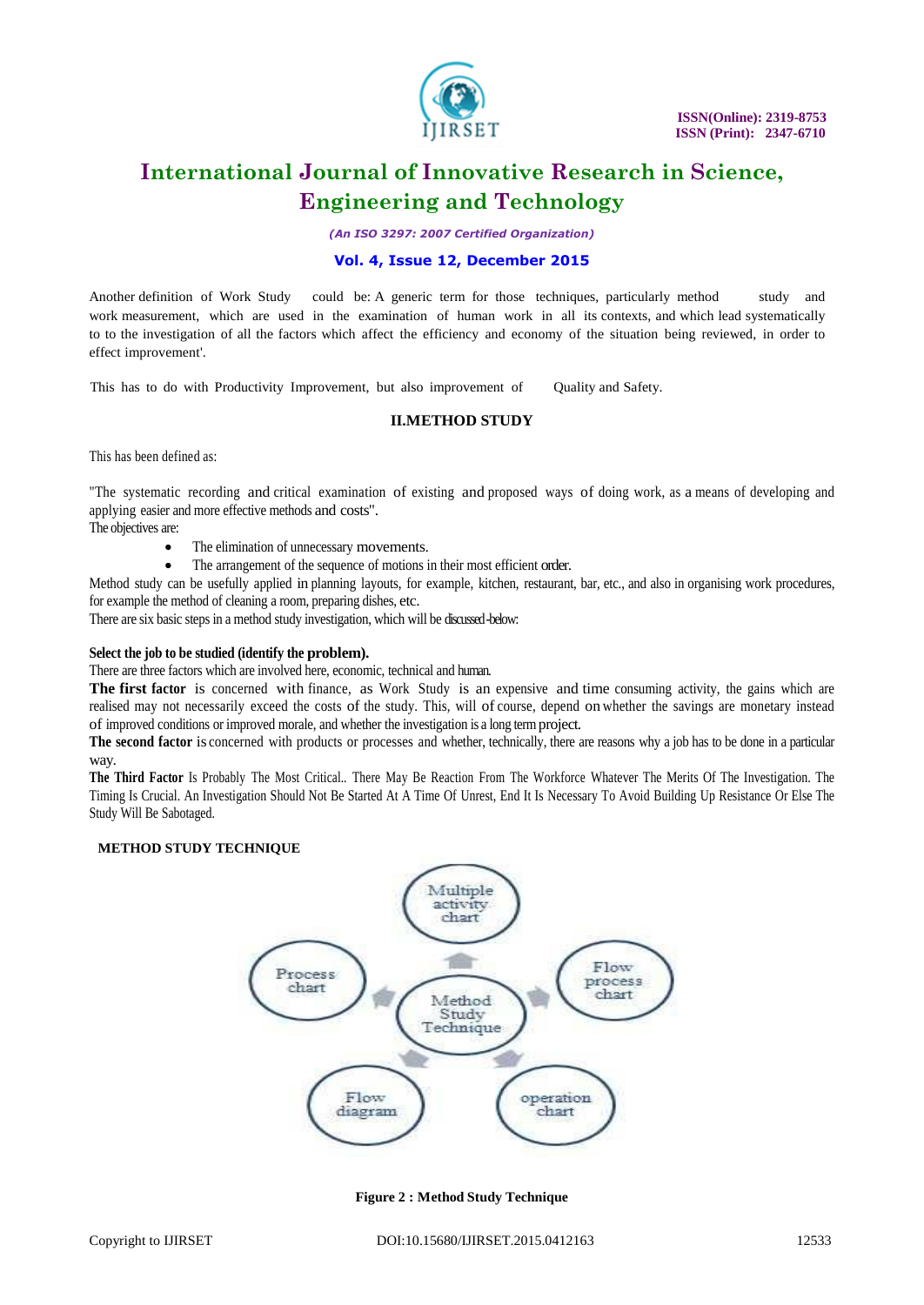

*(An ISO 3297: 2007 Certified Organization)*

# **Vol. 4, Issue 12, December 2015**

#### **Stainless Steel Fabrication Flow process chart**

Production of casting involves various processes such as Material Cutting, Welding , Finishing, polishing etc. That is particular Milk Tank process chart, the overall process to making Tank. Based on various researches find best fabrication process in which included all the activity.



**Figure 3 Fabrication process chart for milk tank**

Fabrication process is the mostly used process in manufacturing industries to work metal process. Fabrication process: **Changing raw materials into some specific form** 

- Sheet metal > milk tank circular Shape > insulation > Fitting Nozzle > Polishing
- **Assembly process**
	- Assemble parts to components, put Milk tank inner shell into a insulation, Fitting Nozzle into require hole.
- **Testing process**
	- For Quality of products, Good ones surface finishing.

#### **Time Study**

F W Taylor known as a father of a clock. Taylor was the first person who used the stop watch time study to appraise the work content; his purpose was to define "a fair day's work." Among his study "Taylor Shovelling Experiment" which he studied between 400 and 600 men that using their own shovel from home to moving material from mountain of coal, coke and iron ore in around two mile long yards. Taylor goal was to identify which shovel was the most efficient among all different size of shovel. He collected all the data with the help of stop watch and analyzed it. The results were incredible which reduced time, saving number of workers and budgeting for every year.

Time Study is the analysis of a specific job by a qualified worker in an effort to find the most efficient method in terms of time and effort. Time Study measures the time necessary for a job or task to be completed using the best method. Accumulative time study is made for determining time standards.

Establish *reasonable* productivity targets for experienced workers,

□ Provide productivity *goals* for training purposes,

Eliminate *waste*,

- Make processes more consistent,
- $\Box$  Reduce variability, improve quality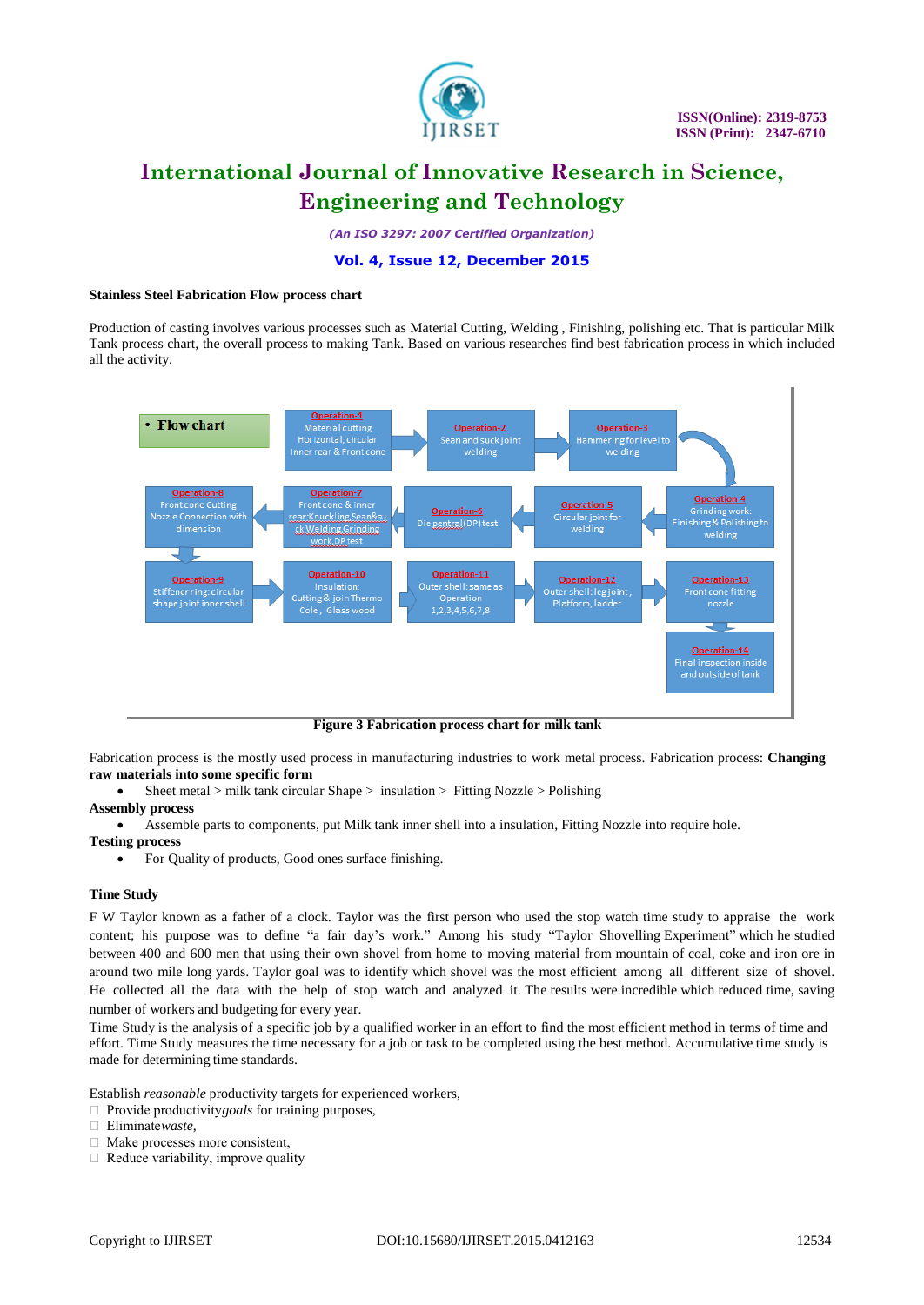

*(An ISO 3297: 2007 Certified Organization)*

### **Vol. 4, Issue 12, December 2015**



**Figure 4 Work study Approach**

#### **III.TIME STUDY PROCEDURE**

Time study conducted for measuring work in process. Before making this time study each operation was broken into definite number of elements, which are not large or too short in time, then selected average cooperative operator(s)

The stopwatch time study is used to analyze a specific process by qualified workers in an effort to find the most efficient ways in terms of time. Moreover, this method measures the time necessary for a work process to be completed using the best ways. The time was measured using snapback stopwatch equipment because it is easier and faster in data recording. Moreover, this type of stopwatch is suitable for this research because it can develop accurate data. This allows the element times to be entered directly on the time study sheet without the need for subtractions.

Observe operators performing a task: record time taken for each element, over several cycles. Our objective is to record the time taken to perform an activity and to give the ratings of that activity. Assign appropriate allowances (e.g. Allow time for necessary but non-productive activities, such as rest, cleaning eyeglasses, etc. Determine appropriate work standards, with the objective to eliminate idle activities and to set a new standard time to calculate the standard time of each operation.



**Figure 5 Result obtain After Study**

Figure shows Fabrication Cycle time analysis is the process of finding the 19 operation time (insulation process) highest time use and taking necessary steps to reduce the Cycle and to improve the Milk tank Production.

#### **IV.LITERATURE REVIEW**

 Different Paper give idea about which tools and technique used in steel foundry industry and also give information about implementation of end solution in industry. Also given information about how to implement that tools in research work .And mention introduction of author and journal .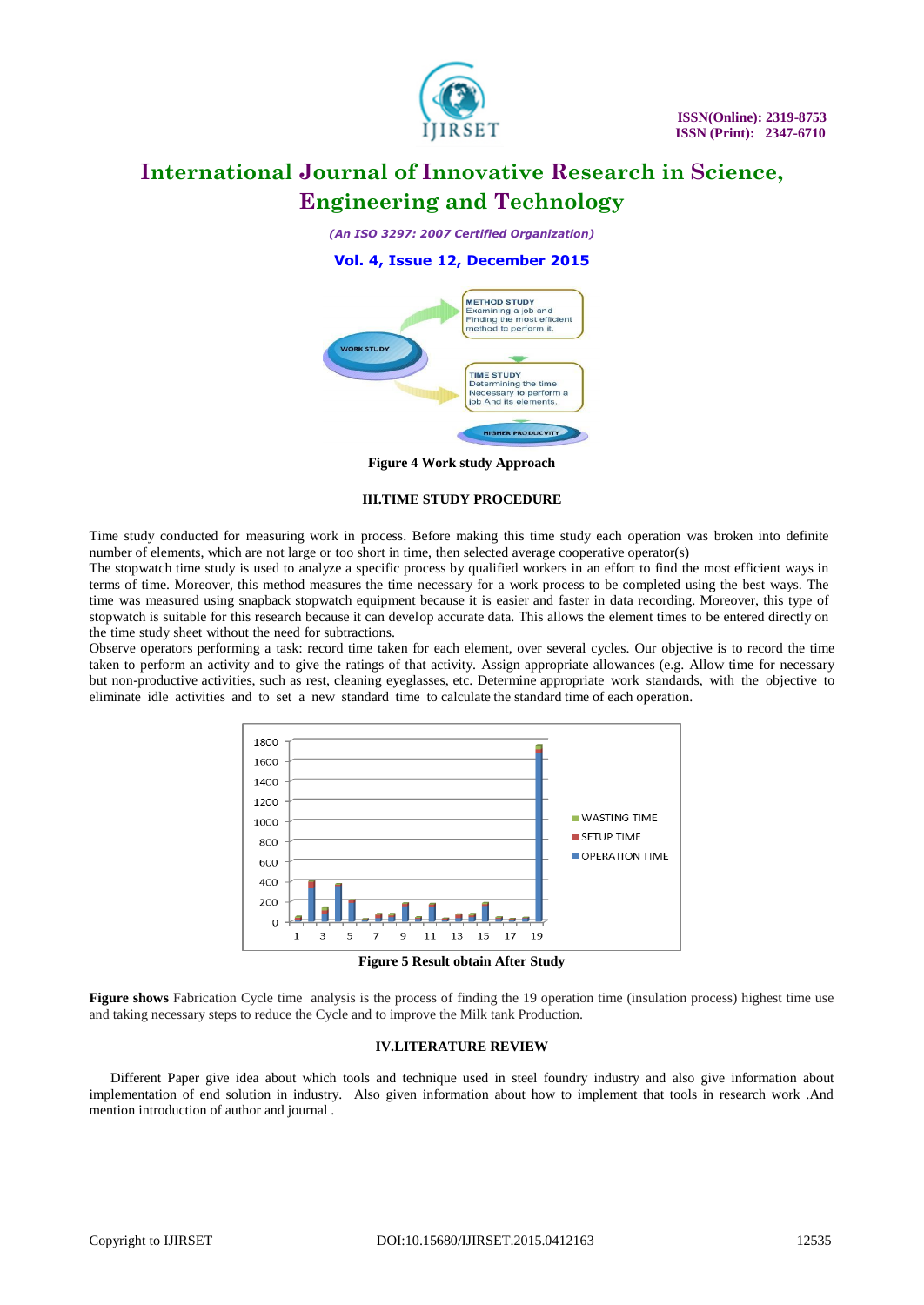

*(An ISO 3297: 2007 Certified Organization)*

# **Vol. 4, Issue 12, December 2015**

## **Table No -1 literature review**

| Sr.n         | Title                                                                                                                                                                                        | Journal/conference                                                                                   | Volume                                                 | Author                                               | About paper                                                                                                        | Review on paper                                                                                                                                                                                                                                  |
|--------------|----------------------------------------------------------------------------------------------------------------------------------------------------------------------------------------------|------------------------------------------------------------------------------------------------------|--------------------------------------------------------|------------------------------------------------------|--------------------------------------------------------------------------------------------------------------------|--------------------------------------------------------------------------------------------------------------------------------------------------------------------------------------------------------------------------------------------------|
| $\mathbf{o}$ |                                                                                                                                                                                              |                                                                                                      | -year                                                  |                                                      |                                                                                                                    |                                                                                                                                                                                                                                                  |
|              |                                                                                                                                                                                              |                                                                                                      |                                                        |                                                      |                                                                                                                    |                                                                                                                                                                                                                                                  |
| 1            | Implementation<br><b>Of</b><br>Lean Manufacturing<br>For<br>Productivity<br>Improvement<br>In<br>Malaysia                                                                                    | International<br>Conference<br>on<br>Industrial<br>Engineering<br>andOperations<br>Management, Dubai | March<br>$3-$<br>5,2015                                | Abdul Talib<br>Tan<br>Bon,<br>siok Kee               | Lean<br>manufacturing<br>and productivity<br>improvement                                                           | Manufacturing<br>Lean<br>implementation had known as an<br>unified system<br>that<br>enabled<br>organization in various industries<br>to eliminate wastes in all business<br>for<br>processes<br>continuous<br>improvement.                      |
| 2            | Evaluation<br>Of<br>Worker Productivity<br>Improvement Using<br>ISM And FAHP                                                                                                                 | <b>IEEE</b>                                                                                          | 2007                                                   | Y.L.Cheng,<br>M.L Tseng,<br>Y.H. Lin                 | This<br>Methodology<br>improve worker<br>performance and<br>productivity                                           | That use for justification of worker<br>productivity<br>improvement.To<br>apply most large sized real world<br>problem. This study acts as a tool<br>for top management to understand<br>the variables of worker.                                |
| 3            | Improving<br>Direct<br>Labour Productivity<br>Through<br>Minimizing<br>Time<br>Wastage Approach                                                                                              | ISSM paper                                                                                           | Vol.1,<br>April<br>2007<br>ISSN:<br>114-118            | Soon<br>onn<br>look, Hanif<br>Mohamed                | Improving labour<br>productivity<br>by<br>minimizing time<br>wastages caused<br>non-value<br>by<br>added activity. | By changing the ways of working<br>in the fab, we are able to reduce<br>the workload of operators by<br>removing<br>non-value<br>added<br>activities such as walking up and<br>down a bay to check on metrology<br>tools availability.           |
| 4            | Analysis Of A Steel<br>Frame<br>Fabrication<br>For<br>The<br>Process<br>Of<br>Automation<br><b>Building</b><br>Construction                                                                  | International<br>Conference<br>on<br>Control,<br>Automation<br>and<br>Systems                        | Oct. 17-<br>20,<br>2007                                | Hun-Hee<br>Sung-<br>cho,<br>Hoon<br>An,<br>Joong kim | Improvement<br>in<br>technology<br>and<br>steel<br>fabrication<br>works                                            | We have developed a concept<br>design for an automation system<br>steel<br>frame<br>fabrication,<br>for<br>andbelieve that this will be very<br>helpful in designing a steel frame<br>fabrication automation system                              |
| 5            | Improving<br>Quality<br>And Productivity In<br>Manufacturing<br>Process By Using<br>Control<br>Quality<br>Chart And Statistical<br>Control<br>Process<br>Including Sampling<br>And Six Sigma | Global journal<br>of<br>researches<br>in<br>engineering: g<br>Industrial<br>engineering              | Volume<br>14 issue<br>3<br>version<br>1.0 year<br>2014 | Ghazi<br>abu<br>taher & md.<br>Jahangir<br>alam      | Control<br>charts,<br>chart,<br>pareto<br>$\&$<br>effect<br>cause<br>diagram.                                      | In spur gear manufacturing by<br>applying pareto analysis they<br>found that major problem is<br>undersized hole around 40%.<br>Based on that problem cause and<br>effect diagram is drawn and<br>improper drilling is taken as a<br>main cause. |
|              | Simulation<br>A<br>Solution<br>For<br>Of<br>Improvement<br>Quality<br>And<br>Productivity<br>In                                                                                              | Proceedings of the<br>International<br>Conference<br>on<br>Communication and<br>Computational        | India<br>$27-29,$<br>Decemb<br>er 2010.<br>$Pp - 17-$  | K.saravanan,<br>C.Karthikey<br>an                    | Total productivity<br>management<br>,process,<br>equipment                                                         | The developed methodology has<br>an aim to bring the competitive<br>exploitation<br>advantages<br>and<br>increase of mechanical equipment<br>of an industry to analysed increase                                                                 |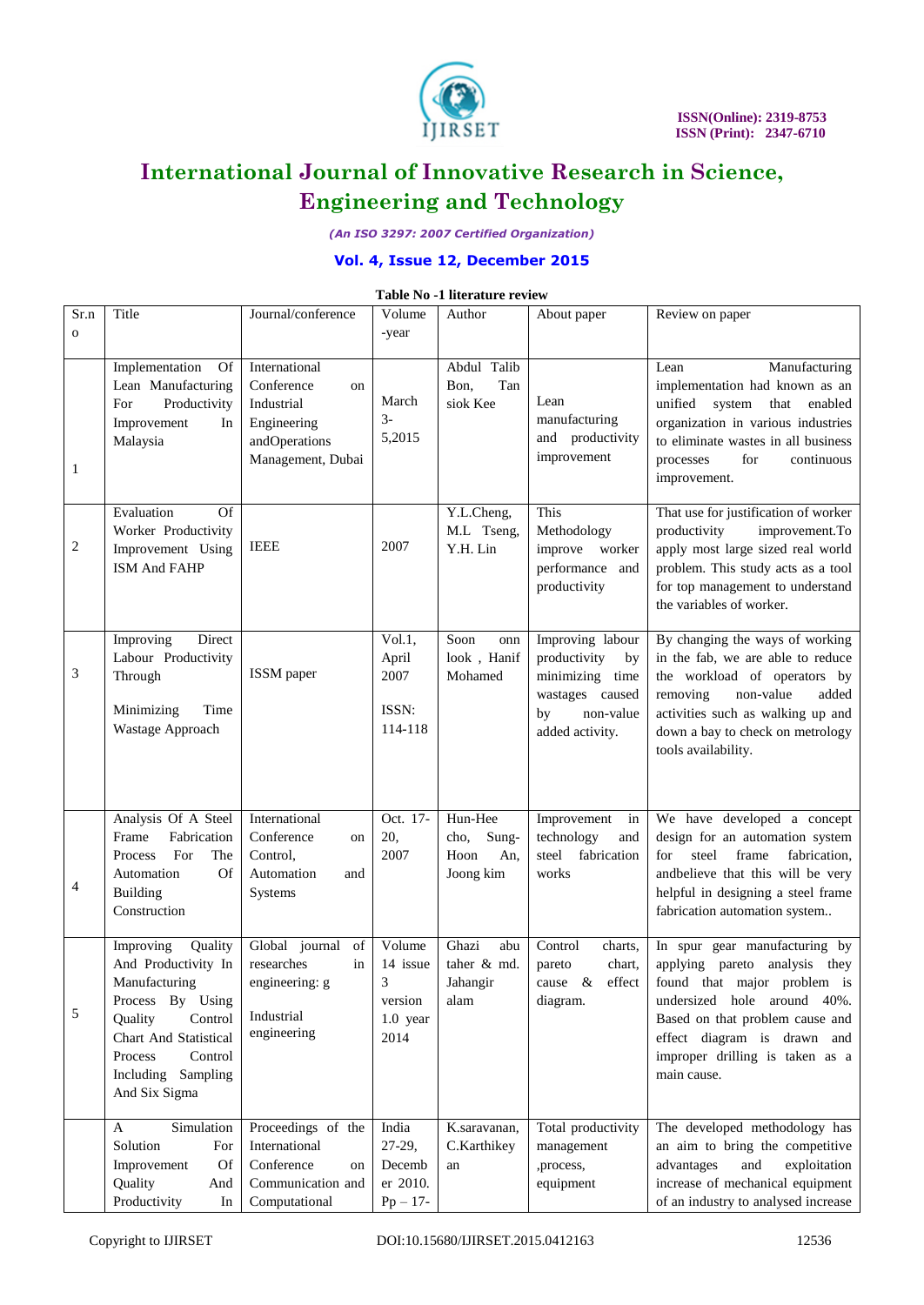

*(An ISO 3297: 2007 Certified Organization)*

# **Vol. 4, Issue 12, December 2015**

| 6  | Failure<br>Taxtile                                                                                                                                       | Intelligence                                                                      | 21                                                 |                                                  | effectiveness                                             | of productivity, Quality                                                                                                                                                                                                                                                                                                                                  |
|----|----------------------------------------------------------------------------------------------------------------------------------------------------------|-----------------------------------------------------------------------------------|----------------------------------------------------|--------------------------------------------------|-----------------------------------------------------------|-----------------------------------------------------------------------------------------------------------------------------------------------------------------------------------------------------------------------------------------------------------------------------------------------------------------------------------------------------------|
|    | Industry                                                                                                                                                 |                                                                                   |                                                    |                                                  |                                                           |                                                                                                                                                                                                                                                                                                                                                           |
| 7  | Technological<br>Advance<br>And<br>Productivity Growth<br>In<br>The<br>Us<br>Engineering<br>And<br>Scientific Instrument<br>Industry                     | IEEE International<br>Engineering<br>Management<br>Society Conference             | <b>AUGUS</b><br>T 10-13,<br>2000Pp:<br>125-155     | R.<br>Jhn<br>Cecile W. fu                        | Analyzes advance<br>technology,<br>Growth<br>productivity | We Determined that mechanical<br>play very import role in the rapid<br>growth of instrument industry.<br>estimates<br>That traditional<br>of<br>technology<br>change<br>and<br>productivity growth upwards                                                                                                                                                |
| 8  | Of Work<br>Impact<br>Design Concept On<br>Manufacturing<br>Performance:<br>A<br>Process Sector Case<br>Study                                             | Department<br>of<br>Mechanical<br>Engineering,<br>University<br>of<br>Moratuwa    | <b>IEEE</b><br>2011<br>Pp:<br>1805-<br>1810        | P.PG.N.<br>Vilasini,<br>U.P.<br>kahangamag<br>e  | Productivity, Time<br>study,<br>work<br>design            | The work design concept can be<br>applied effectively to in- crease<br>the effectiveness of work planning<br>and to determine the manning<br>level. here is around 25% excess<br>worker level in each production<br>line and the best recommendation<br>such<br>situation<br>for<br>job<br>is<br>enrichment which is a key factor<br>in good work design. |
| 9  | Reducing<br>Cycle<br>Time By Optimizing<br>Your<br>Product<br>Portfolio                                                                                  | Principal,<br>Product<br>Development<br>Consulting(PDC)                           | 2011<br>ISBN:<br>$2 - 12$                          | John carter                                      | Check sheet of<br>paper,<br>new<br>product.               | Studies have shown that the top<br>drivers of<br>development<br>two<br>schedule slips in new product<br>development are $(1)$ the poor<br>definition of product requirements<br>and (2) unanticipated technical<br>difficulty.                                                                                                                            |
| 11 | Quantifying<br>The<br>Benefits Of Cycle<br>Time Reduction In<br>Semiconductor<br><b>Wafer Fabrication</b>                                                | Transactions<br><b>IEEE</b><br>Electronics<br>On<br>Packaging<br>Manufacturing    | $Vol$ <sub>,.23</sub><br>No., 1<br>January<br>2000 | Reha M.,<br>Ekif akcali                          | Cycle<br>time,<br>economics, wafer<br>fabrivation         | This case study faster feedback<br>from probing test to the fab is<br>identified as an important factor in<br>yield improvement. This type of<br>study would be helpful for<br>manufacturers making a decision<br>as to how much to invest in their<br>rationalization tools.                                                                             |
| 12 | Implementation<br><b>Of</b><br>Statistical<br>Quality<br>Control (S.Q.C.) In<br><b>Stainless</b><br>Welded<br>Steel<br>Pipe<br>Manufacturing<br>Industry | International journal<br>research<br>of<br>in<br>engineering<br>and<br>technology | eISSN:<br>2319-<br>1163                            | Kapil<br>banker, amit<br>patel,<br>diptesh patel | Control<br>charts,<br>flow chart.                         | It is observed that in X bar and R<br>chart, if the process is out of<br>control, then some assignable<br>causes are there. That was the<br>main disadvantage in the company<br>to increased overhead cost due to<br>trial and error method to solve the<br>problem.                                                                                      |
| 13 | Review<br><b>Of</b><br>A<br>Industrial<br>Engineering                                                                                                    | International<br>Journal<br>of<br>Management,                                     | Vol. 2,                                            | Darshak<br>$\rm{a}$<br>desai, Ankur              | Industrial<br>Engineering,<br>Work<br>Study,              | The application of work study is<br>limited<br>not<br>up<br>to<br>the<br>manufacturing industries but also                                                                                                                                                                                                                                                |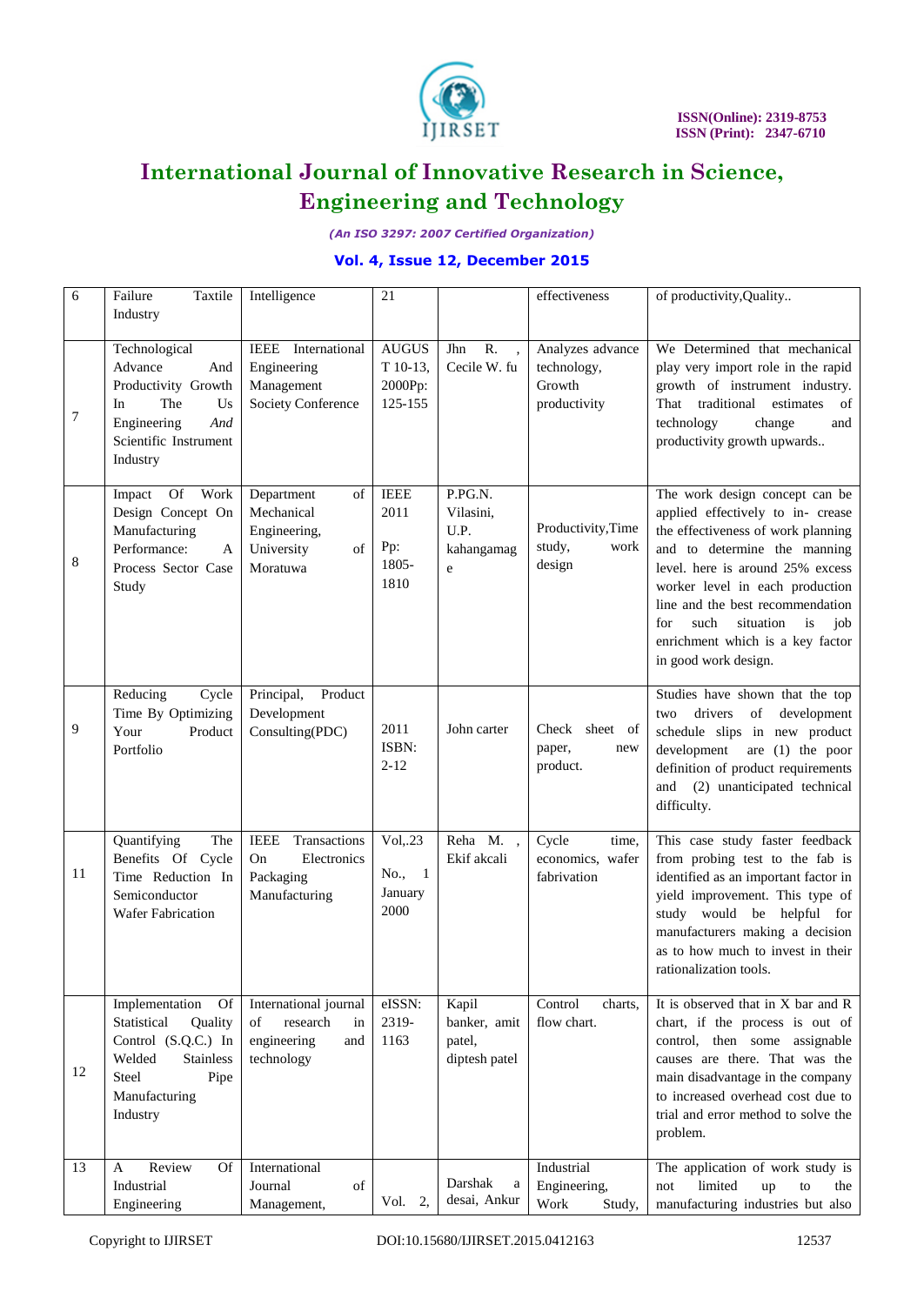

*(An ISO 3297: 2007 Certified Organization)*

## **Vol. 4, Issue 12, December 2015**

|    | Technique:<br>An<br><b>Application And</b><br>Of<br>Scope<br>Future<br>Work                                                  | Information                                                                                                     | $Issue$ 3.<br>Mar<br>2014,<br>29-36      | D Mehta                      | Productivity,<br><b>Standard Time</b>                                                     | in service organizations, health<br>care centre, bank and etc IT<br>software further increases<br>the<br>capability of work study to solve<br>the real life problem and make it<br>valuable<br>tool<br>for<br>more<br>management.                                                                                                                                                                                                |
|----|------------------------------------------------------------------------------------------------------------------------------|-----------------------------------------------------------------------------------------------------------------|------------------------------------------|------------------------------|-------------------------------------------------------------------------------------------|----------------------------------------------------------------------------------------------------------------------------------------------------------------------------------------------------------------------------------------------------------------------------------------------------------------------------------------------------------------------------------------------------------------------------------|
| 14 | An Effort To Apply<br>Work And<br>Time<br>Study<br>Techniques In A<br>Manufacturing Unit<br>For<br>Enhancing<br>Productivity | International<br>of<br>Journal<br><b>Innovative Research</b><br>in Science,<br>Engineering<br>and<br>Technology | 2.<br>Vol.<br>Issue 8.<br>August<br>2013 | Patange<br>Vidyut<br>Chandra | Productivity,<br>process<br>improvement,<br>work study, time<br>study,<br>method<br>study | Increases in productivity also can<br>influence society more broadly, by<br>improving living standards, and<br>creating income. They are central<br>the<br>generating<br>process<br>to<br>economic<br>growth<br>and capital<br>accumulation. Productivity helps<br>an organization to not only in<br>increasing economy at micro level<br>benefiting at both financial as well<br>labor performance<br>output<br>as<br>standard. |

### **SUMMARY OF LITERATURE REVIEW**

Another Manufacturing client was experiencing difficulties in meeting orders and labour was in short supply locally. There were frequent stock-outs and excessive amounts of overtime were being worked. Weekend working was also the norm, leading to adverse cost variances. To overcome the situation following solutions were recommended: (i) Revising the factory layout to ensure that production flowed smoothly (ii) Reorganizing the raw materials stores allowing stocks to be reduced and parts located (iii) Devising a system of "kitting-up" so that each job 40 could be prepared in advance and processed accurately (iv) Producing a series of key performance indicators and reports to monitor and control labour productivity. As a result, factory efficiency improved from 52 to around 85 performances and productivity was improved by 60 Percent.

For a long-established manufacturer from a traditional UK industry, during the past few years sales turnover had been static and profits declining, mainly due to an influx of cheaper products from the Far East. Although several new machines had been installed, the operations and processes from within the remainder of the production facility had not been examined for many years. The goal was to review all aspects of manufacturing and raise productivity. To achieve this goal following changes were recommended: i) Changing shift patterns ii) Re-deploying surplus manpower iii) Improvements in working methods iv) Devising a series of KPI's. The client is now operating at the same level of output, but with fewer staff and less overtime and shift premiums thus resulting into overall productivity improvement.

Productivity was improved by capacity planning in warehouse and dispatch function for medium-sized engineering company. Management observed problem in capacity planning and the control of manpower levels. The objective of the project was to (i) investigate into how time was being spent and to recommend upon staffing levels and departmental capacity (ii) to highlight where the processes and operations could be improved. To achieve these objectives, an activity sampling exercise was conducted covering a complete shift for the entire completent. This defined the manpower levels for the various delivery volumes and enabled Management to plan resources accordingly. The exercise also helped to highlight any waste within the processes. The project yielded labour savings of around 15% due to enhanced capacity planning and productivity improvement of 10% as a result of improved ways of working.

#### **V.CONCLUSION**

All the developed countries have higher Manufacturing. Rise in Manufacturing results in higher production, which has direct impact on standard of living. It reduces time per unit and enables reduction in cycle time. It increases wages for workers and increased productivity for organization. Therefore, improvement in productivity is important for country like India because it can minimize level of poverty and unemployment. Labour, material, machine, capital are the indices of fact or productivity. Models such as Craig and Harris, Taylor Devis and APC are well known in the field of manufacturing.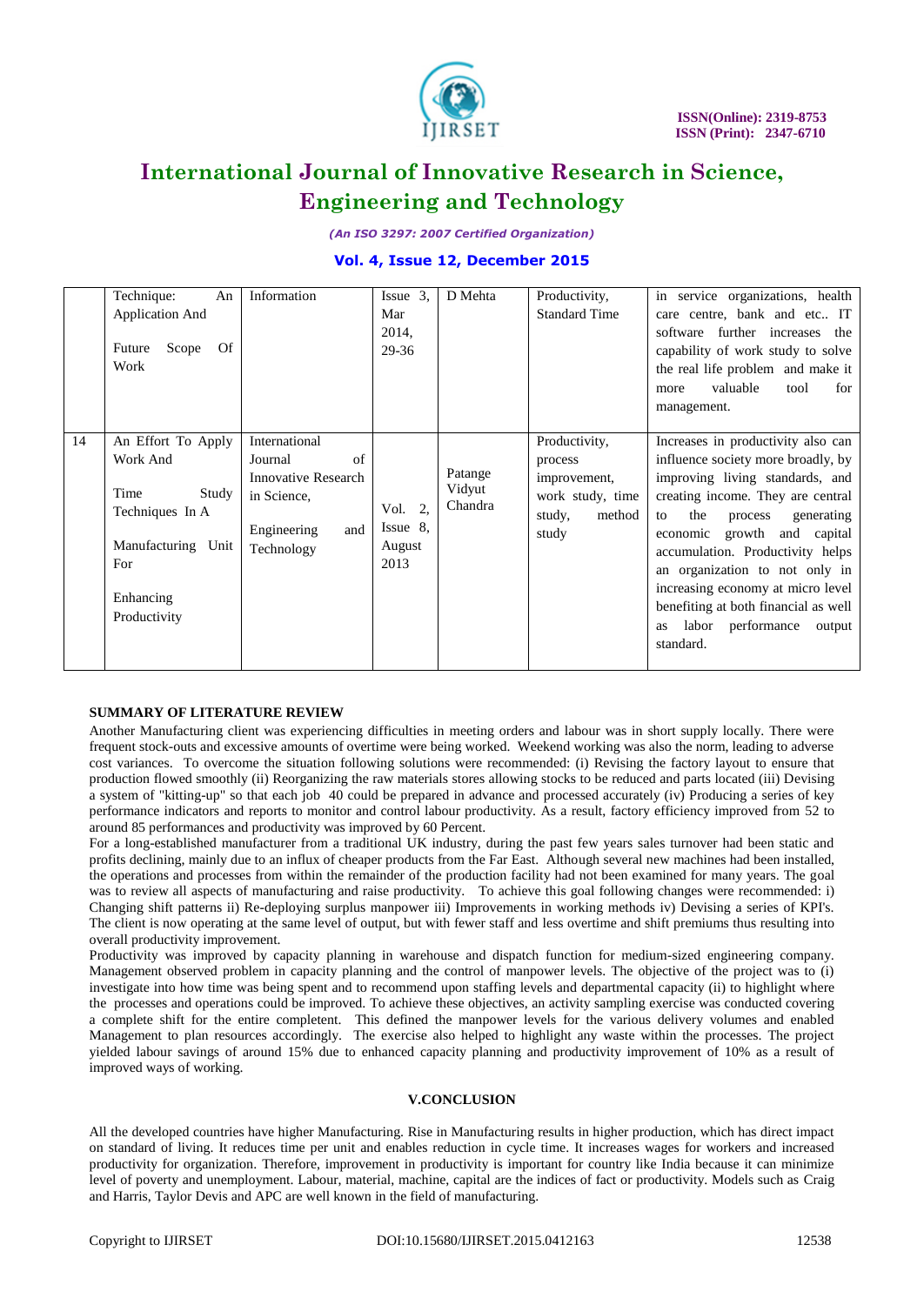

*(An ISO 3297: 2007 Certified Organization)*

### **Vol. 4, Issue 12, December 2015**

After preferring paper select some of tools and technique for future work like Work study techniques are quite expensive to implement in a small scale industries but this method gives better results than any other technique. These techniques can be useful not only to reduce the cycle time but also in various other departments in industries like inventory control, productivity, quality, labour work, at various machines in machine shop to get process variation etc.

#### **REFERENCES**

- 1. George Kanawaty (1986). Introduction to Work Study. Forth revise edition, International Labour Office (ILO) Publication, Geneva.<br>2. Khalid S. Al-Saleh (2011). Productivity improvement of a motor vehicle inspection stati
- 2. Khalid S. Al-Saleh (2011). Productivity improvement of a motor vehicle inspection station using motion and time study techniques. Journal of King Saud University, Engineering Sciences, (23) 33-41.
- 3. Lawrence S. Aft (2001). Work Measurement and Method Improvement.John Wiley and Sons Inc., New York.
- 4. Mayank Dev Singh, Shah Saurabh K, Patel Sachin B, Patel Rahul B & Pansuria Ankit P (2012). To improve productivity by using work study & design a fixture in small scale industry. International Journal on Theoretical and Applied Research in Mechanical Engineering, 1(2), 75-81.
- 5. Metin Dağdevirena, Ergün Eraslanb,\*, Fatih V. Çelebic (2011). An alternative work measurement method and its application to a manufacturing industry. Journal of Loss Prevention in the Process Industries 24, 563-567.
- 6. Abdul Talib Bon1, Aliza Ariffin. An impact an impact time motion study on small medium enterprise organization.
- 7. Barnes R. M., (1970). Motion and Time Study Design and Measurement of Work, John Wiley & Sons, New
- 8. V.H.Tatawawadi, J.P.Modak (2005). Measurement of productivity of a small scale industry manufacturing electric motor, remaining within the domain of time study, method study and ergonomics, Udyog Pragati, October-November, 29(4) 1-19.
- 9. Abdul Talib Bon, Daiyanni Daim (2010). Time motion study in determination of time standard in manpower process. 3rd Engineering Conference on Advancement in Mechanical and Manufacturing for Sustainable Environment April 14-16, Kuching, Sarawak, Malaysia.
- 10. Ann Hendrich, Marilyn P Chow, Boguslaw A Skierczynski, Zhenqiang Lu (2008).A 36- Hospital Time and 11. Hussain Bux Marri and Ghulam Yasin Shaikh (2012).The Role of Productivity Improvement Tools and Techniques in the Textile Sector during Manufacturing. Proceedings of the 2012 International Conference on Industrial Engineering and Operations Management
- Istanbul, Turkey, July 3 6, 12. R. Hedman, R. Sundkvist, P. Almström, A. Kinnander (2013).Object-oriented modelling of manufacturing resources using work study inputs. Forty Sixth CIRP Conference on Manufacturing Systems 2013, Procedia CIRP a.7, 443 – 448.
- 13. Omid Nejati, Mohammad Rafei, Amir Shahbazi Gandomkari, Ahmad Asadi Amirabadi (2013).Determining the Optimum Number of Locomotives in the Steel Industry Using Motion and Time Study Techniques, J. Basic. Appl. Sci. Res., 3(3)939-943.
- 14. Shikdar A.A., Das B. (2003). The relationship between worker satisfaction and productivity in a repetitive industrial task. Applied Ergonomics 34,603–610.
- 15. David W Cheetham and John Lewis (2001).Productivity, Buildability and Constructability: Is Work Study the Missing Link?, 17th Annual ARCOM Conference, 5-7 September 2001, University of Salford. Association of Researchers in Construction Management, 1, 271- 80.
- 16. Brown S. (1994).The Role of Work Study in TQM. The TQM Magazine, 6(3), 9 -15.
- 17. A.M. Genaidy, A. Mital and M. Obeidat (1989).The validity of predetermined motion time system in setting production standard for industrial task. International Journal of Industrial Ergonomics, 3, 249-263.
- 18. [http://www.themethodsengineer.com/2012/09/measuring-work.html.](http://www.themethodsengineer.com/2012/09/measuring-work.html)
- 19. [http://en.wikipedia.org/wiki/workstudy.](http://en.wikipedia.org/wiki/workstudy)
- 20. Noriah Yusoffa, Ahmed Jaffarb, Norliana Mohd Abbasc, Nor Hayati Saadd (2012).Work Measurement for Process Improvement in the Car Seat Polyurethane Injection Manufacturing Line. International Symposium on Robotics and Intelligent Sensors, Procedia Engineering, 1800-1805.
- 21. Darshak a desai, Ankur D Mehta. A Review Of Industrial Engineering Technique: An Application And Future Scope Of Work. International Journal of Management, Information Vol. 2, Issue 3, Mar 2014, 29-36.
- 22. [www.slideshare.net/vishakeb/](http://www.slideshare.net/vishakeb/work-study-presentation-650617)**work**-**study**-presentation-650617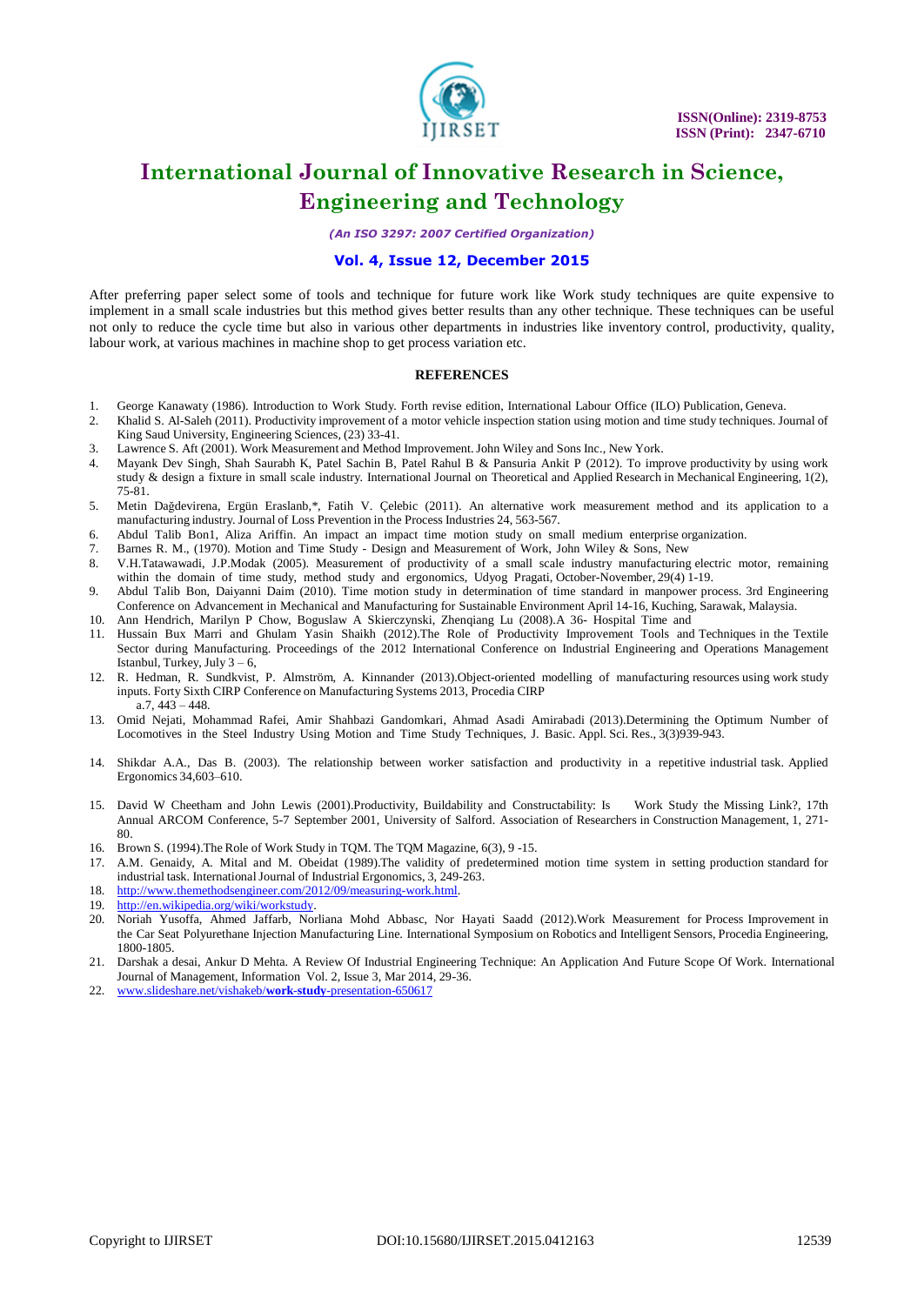

*(An ISO 3297: 2007 Certified Organization)*

### **Vol. 4, Issue 12, December 2015**

### **Data Collections:** Table No. 2 Inner shell of milk tank

|         |                                                                |                   | <b>MINUTE</b>         | <b>MINUTE</b>     | <b>MINUTE</b>       |
|---------|----------------------------------------------------------------|-------------------|-----------------------|-------------------|---------------------|
| SR. NO. | <b>PROCESS</b>                                                 | <b>EQUIPEMENT</b> | <b>OPERATION TIME</b> | <b>SETUP TIME</b> | <b>WASTING TIME</b> |
|         | 1 INNER SHELL Material Cutting                                 | <b>GM</b>         | 18                    | 20                | 12                  |
|         | 2 INNER SHELL Sean and Suck Welding Joint & Hammering          | <b>WM</b>         | 334.23                | 64.62             |                     |
|         | 3 INNER SHELL Grinding on full welding                         | <b>GM</b>         | 83.28                 | 30.6              | 24.9                |
|         | 4 INNER SHELL Finishing on full welding by grinding            | <b>GM</b>         | 355.12                | 15.12             | 2.6                 |
|         | 5 INNER SHELL Joint circular shape for welding                 | <b>GM</b>         | 185.02                | 30                | $\Omega$            |
|         | 6 INNER SHELL DP tests (Die Pentral) for welding               | Manual            | 20                    | 4.6               | $\Omega$            |
|         | 7 Front cone material cutting                                  | <b>GM</b>         | 35                    | 34                | 6.52                |
|         | 8 Front cone Knuckling process on cone plate                   | m/c               | 46.39                 | 16.24             | 12.39               |
|         | 9 Front cone Sean and Suck Welding Joint & Hammering cricular  | <b>WM</b>         | 152                   | 26.27             | 2.8                 |
|         | 10 Front cone Grinding on full welding cricular                | <b>GM</b>         | 27.76                 | 10.13             | 8.3                 |
|         | 11 Front cone cutting Nozzle connection with dimension         | <b>GM</b>         | 145                   | 25                | 4.3                 |
|         | 12 Front cone DP tests (Die Pentral) for welding               | Manual            | 20                    | 10                | $\Omega$            |
|         | 13 INNER cone material cutting                                 | <b>GM</b>         | 35                    | 34                | 4.2                 |
|         | 14 INNER CONE Knuckling process on cone plate                  | M/C               | 46.39                 | 16.24             | 12.39               |
|         | 15 INNER CONE Sean and Suck Welding Joint & Hammering cricular | <b>WM</b>         | 155.32                | 20                | 10                  |
|         | 16 INNER CONE Grinding on full welding cricular                | <b>GM</b>         | 27.76                 | 10.13             |                     |
|         | 17 INNER CONE DP tests (Die Pentral) for welding               | Manual            | 20                    |                   |                     |
|         | 18 Stiffener ring: circular shape joint inner shell            | Rolling M/C       | 32.18                 | 6.9               |                     |
|         | 19 Insulation: cutting and join Thermocole, Glass wood         | Manual            | 1680                  | 35                | 40                  |
|         |                                                                |                   | 3418.45               | 415.85            | 155.4               |



**no. 3 Outer shell of milk tank**